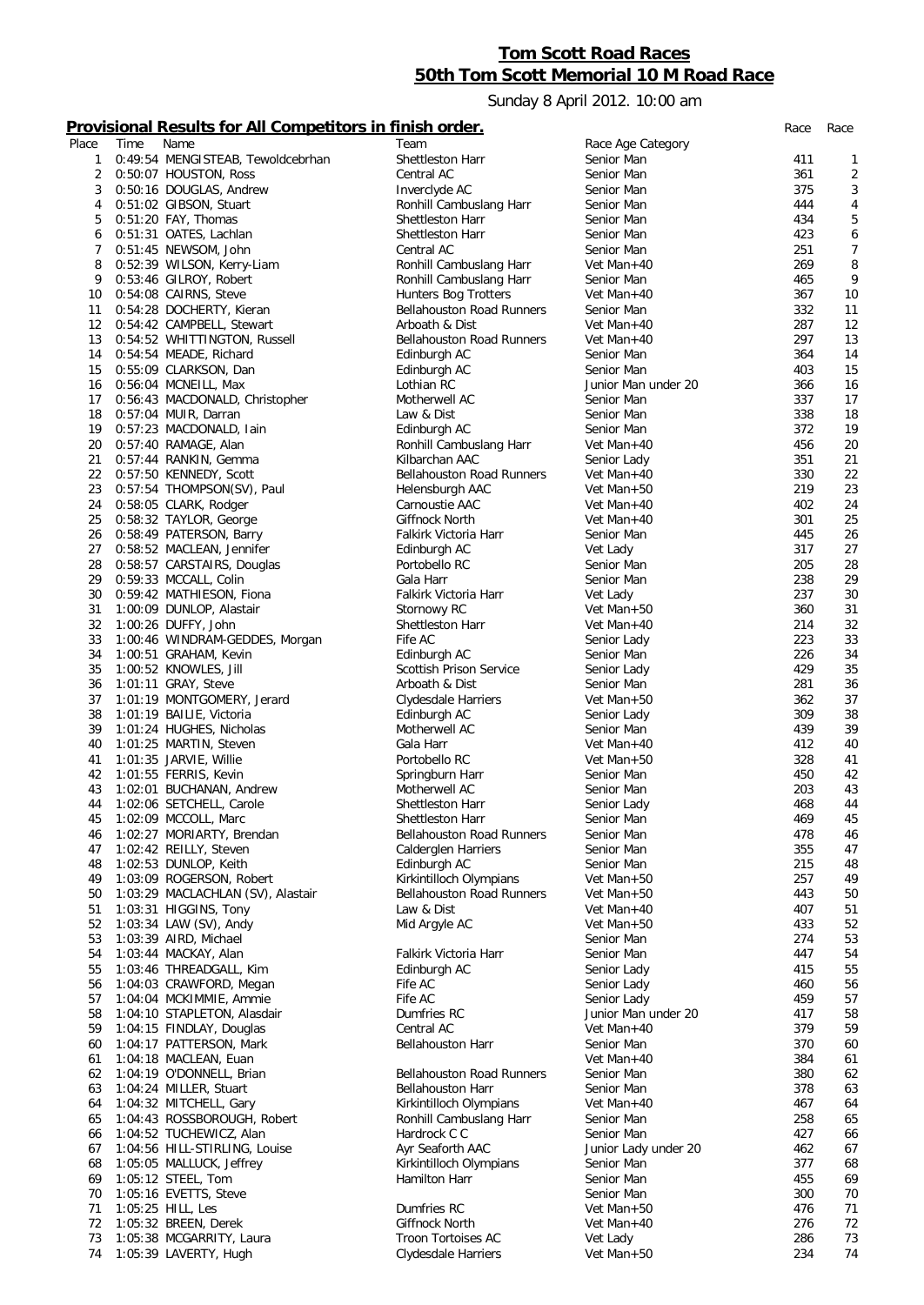| 75         | 1:05:43 GILHOOLY, John                              | <b>Bellahouston Road Runners</b>                      | Vet Man+50               | 225        | 75         |
|------------|-----------------------------------------------------|-------------------------------------------------------|--------------------------|------------|------------|
| 76         | 1:05:56 MASON, Avril                                | Shettleston Harr Ladies                               | Vet Lady                 | 334        | 76         |
| 77         | 1:05:59 OLIVER-BELL, Jessica                        | Shettleston Harr                                      | Senior Lady              | 359        | 77         |
| 78         | 1:06:21 WALKINSHAW, Alick                           |                                                       | Vet Man+50               | 265<br>356 | 78<br>79   |
| 79<br>80   | 1:06:29 HILL, Scott<br>1:06:31 TELFORD, Jennifer    | <b>Calderglen Harriers</b><br>Scottish Prison Service | Vet Man+40<br>Vet Lady   | 292        | 80         |
| 81         | 1:06:37 JESKE, Andrew                               |                                                       | Vet Man+40               | 357        | 81         |
| 82         | 1:06:43 HUNTER, Marlene                             | Springburn Harr                                       | Vet Lady                 | 304        | 82         |
| 83         | 1:06:51 MILLER, Daren                               |                                                       | Senior Man               | 279        | 83         |
| 84         | 1:06:52 GREIG, Alistair                             | Clydesdale Harriers                                   | Senior Man               | 421        | 84         |
| 85         | 1:06:56 WHARTON, Claire                             | <b>Bellahouston Road Runners</b>                      | Vet Lady                 | 267        | 85         |
| 86         | 1:07:11 MCCROSSAN (SV), Pamela                      | Clydesdale Harriers                                   | Vet Lady                 | 385        | 86         |
| 87         | 1:07:16 DAVIDSON, Brian                             | Dunbar RC                                             | Vet Man+40               | 322        | 87         |
| 88         | 1:07:22 WATSON, Robert                              | Kirkintilloch Olympians                               | Vet Man+50               | 266        | 88         |
| 89         | 1:07:26 MCCRAE, Stewart                             |                                                       | Senior Man               | 374        | 89         |
| 90         | 1:07:29 MURRY, Anne                                 | Clydesdale Harriers                                   | Vet Lady                 | 416<br>250 | 90         |
| 91<br>92   | 1:07:32 MURDOCH, Gail<br>1:07:37 WAUGH (SV), Stuart | Energy Zone Carnnegie Harr<br>Calderglen Harriers     | Vet Lady<br>Vet Man+60   | 264        | 91<br>92   |
| 93         | 1:07:38 OLLASON, Kirk                               | Edinburgh AC                                          | Vet Man+40               | 294        | 93         |
| 94         | 1:07:38 MCWHINNIE, Janet                            | Fife AC                                               | Vet Lady                 | 324        | 94         |
| 95         | 1:07:52 KNOX, Izzy                                  | Hunters Bog Trotters                                  | Senior Lady              | 368        | 95         |
| 96         | 1:08:02 HOLMES, John                                |                                                       | Senior Man               | 343        | 96         |
| 97         | 1:08:03 MCKENDRY, Paul                              | Clydesdale Harriers                                   | Vet Man+50               | 246        | 97         |
| 98         | 1:08:05 MCLEOD, Scott                               | Jog Scotland                                          | Senior Man               | 242        | 98         |
| 99         | 1:08:13 DONALDSON, James                            |                                                       | Senior Man               | 211        | 99         |
| 100        | 1:08:15 SCOTT, Sarah                                | Edinburgh AC                                          | Senior Lady              | 275        | 100        |
| 101        | 1:08:19 MARTIN, Angela                              | East Kilbride AC                                      | Vet Lady                 | 432        | 101        |
| 102        | 1:08:20 NEILSON, Norman                             | Dumfries RC                                           | Vet Man+50               | 271        | 102        |
| 103        | 1:08:27 THOMPSON, Claire                            | Victoria Park AAC                                     | Vet Lady                 | 428        | 103        |
| 104        | 1:08:43 ALLISON, Stuart                             | Clydesdale Harriers                                   | Vet Man+40               | 420        | 104        |
| 105        | 1:08:54 HANDS(SV), Benjamin                         | Motherwell AC                                         | Vet Man+50               | 409<br>365 | 105        |
| 106<br>107 | 1:09:00 HEALY, James<br>1:09:06 HERBERTSON, David   | Calderglen Harriers                                   | Vet Man+40<br>Vet Man+40 | 464        | 106<br>107 |
| 108        | 1:09:36 LOGAN, Gill                                 | Motherwell AC                                         | Senior Lady              | 313        | 108        |
| 109        | 1:09:48 MILLER, Colin                               |                                                       | Senior Man               | 452        | 109        |
| 110        | 1:09:53 HEATHERINGTON, Michelle                     | Helensburgh AAC                                       | Vet Lady                 | 289        | 110        |
| 111        | 1:10:07 INKSTER, Berit                              | Edinburgh AC                                          | Senior Lady              | 437        | 111        |
| 112        | 1:10:34 RAMAGE, Graham                              | <b>Calderglen Harriers</b>                            | Vet Man+40               | 458        | 112        |
| 113        | 1:10:49 TAYLOR, Andrew                              |                                                       | Junior Man under 20      | 302        | 113        |
| 114        | $1:10:56$ EADIE, Roslyn                             | Jog Scotland                                          | Senior Lady              | 216        | 114        |
| 115        | 1:11:01 CARTWRIGHT(SV), Peter                       | Clydesdale Harriers                                   | Vet Man+60               | 305        | 115        |
| 116        | 1:11:05 BEVERIDGE, Julie                            | Calderglen Harriers                                   | Senior Lady              | 202        | 116        |
| 117        | 1:11:22 ORD, Tom                                    | Victoria Park AAC                                     | Vet Man+50               | 252        | 117        |
| 118        | 1:11:26 LINDSEY, Graham                             | Calderglen Harriers                                   | Vet Man+40               | 342        | 118        |
| 119        | 1:11:30 MCNAB, David                                | Giffnock North                                        | Vet Man+50               | 348        | 119        |
| 120<br>121 | 1:11:32 DALGARNO, Mark<br>1:11:45 MCLENAGHAN, David | Maryhill Harriers                                     | Senior Man<br>Vet Man+40 | 363<br>310 | 120<br>121 |
| 122        | 1:11:51 AIKEN, Shona                                | Central AC                                            | Vet Lady                 | 430        | 122        |
| 123        | 1:11:53 RUSSELL, Mark                               | Athletic Triathlon Club                               | Senior Man               | 463        | 123        |
| 124        | 1:11:55 MCMILLAN, Tom                               | <b>Bellahouston Road Runners</b>                      | Vet Man+50               | 247        | 124        |
| 125        | 1:12:08 FRASER, Mitchel                             | Edinburgh AC                                          | Senior Man               | 436        | 125        |
| 126        | 1:12:09 MORGAN, Troy                                |                                                       | Vet Man+40               | 299        | 126        |
| 127        | 1:12:17 GILCHRIST, Claire                           | Ferranti AAC                                          | Vet Lady                 | 224        | 127        |
| 128        | $1:12:29$ LYNN, Lesley                              |                                                       | Senior Lady              | 382        | 128        |
| 129        | 1:12:29 CHRISTIE (SV), Erica                        | <b>Bellahouston Harr</b>                              | Vet Lady                 | 448        | 129        |
| 130        | 1:12:43 MCGOUGAN, Eric                              |                                                       | Vet Man+50               | 472        | 130        |
| 131        | 1:12:47 HAMPSON, Michael                            | Motherwell AC                                         | Vet Man+40               | 413        | 131        |
| 132        | 1:12:48 MCCANDLESS, Stuart                          | Royal Mail                                            | Vet Man+40               | 461        | 132        |
| 133        | 1:12:54 EAGLESHAM(SV), Sandy                        | Ronhill Cambuslang Harr                               | Vet Man+50               | 318        | 133        |
| 134<br>135 | 1:13:07 FENNEY, Thomas<br>1:13:17 MATHESON, Grant   | Scottish Vet Harr<br>Falkirk Victoria Harr            | Vet Man+50<br>Vet Man+40 | 475<br>449 | 134<br>135 |
| 136        | $1:13:29$ MAY, Nicola                               | <b>Scottish Prison Service</b>                        | Vet Lady                 | 406        | 136        |
| 137        | 1:13:31 PATTINSON, Robert                           | Motherwell AC                                         | Vet Man+40               | 314        | 137        |
| 138        | 1:13:51 CRAWFORD, Lorne                             |                                                       | Vet Lady                 | 405        | 138        |
| 139        | 1:13:59 MOHAN, Stephen                              | Dumfries RC                                           | Vet Man+50               | 477        | 139        |
| 140        | 1:13:59 KENNEDY, Linda                              | <b>Bellahouston Road Runners</b>                      | Vet Lady                 | 329        | 140        |
| 141        | 1:14:11 MAXWELL, Francis                            | Calderglen Harriers                                   | Vet Lady                 | 307        | 141        |
| 142        | 1:14:11 DAWSON, David                               | Hamilton Harr                                         | Vet Man+40               | 209        | 142        |
| 143        | 1:14:15 SIMPSON, Ronnie                             |                                                       | Vet Man+60               | 474        | 143        |
| 144        | 1:14:16 SMITH, John                                 | Jog Scotland                                          | Vet Man+50               | 291        | 144        |
| 145        | 1:14:53 WHITESIDE, Craig                            | Motherwell AC                                         | Vet Man+60               | 268        | 145        |
| 146        | 1:14:56 MCMILLAN, Jim                               | <b>Bellahouston Harr</b>                              | Vet Man+60               | 340        | 146        |
| 147        | 1:15:01 THOMSON, John                               |                                                       | Vet Man+40               | 316        | 147        |
| 148<br>149 | 1:15:12 CURRIE, Thomas<br>1:15:15 BOYLE, Norman     | Law & Dist<br><b>Bellahouston Road Runners</b>        | Vet Man+40<br>Vet Man+50 | 336<br>323 | 148<br>149 |
| 150        | 1:15:15 MACIVER, David                              |                                                       | Vet Man+40               | 325        | 150        |
| 151        | 1:15:26 JONES, Gareth                               | Athletic Triathlon Club                               | Vet Man+40               | 401        | 151        |
| 152        | 1:15:39 TODD, Kate                                  | Kilmarnock Harriers                                   | Vet Lady                 | 273        | 152        |
| 153        | 1:15:42 WILD, Jane                                  | <b>Bellahouston Road Runners</b>                      | Vet Lady                 | 350        | 153        |
| 154        | 1:15:50 KIRKHOPE, Andrew                            | Shettleston Harr                                      | Vet Man+50               | 284        | 154        |
| 155        | 1:15:58 PURSER, Mathew                              | Motherwell AC                                         | Senior Man               | 451        | 155        |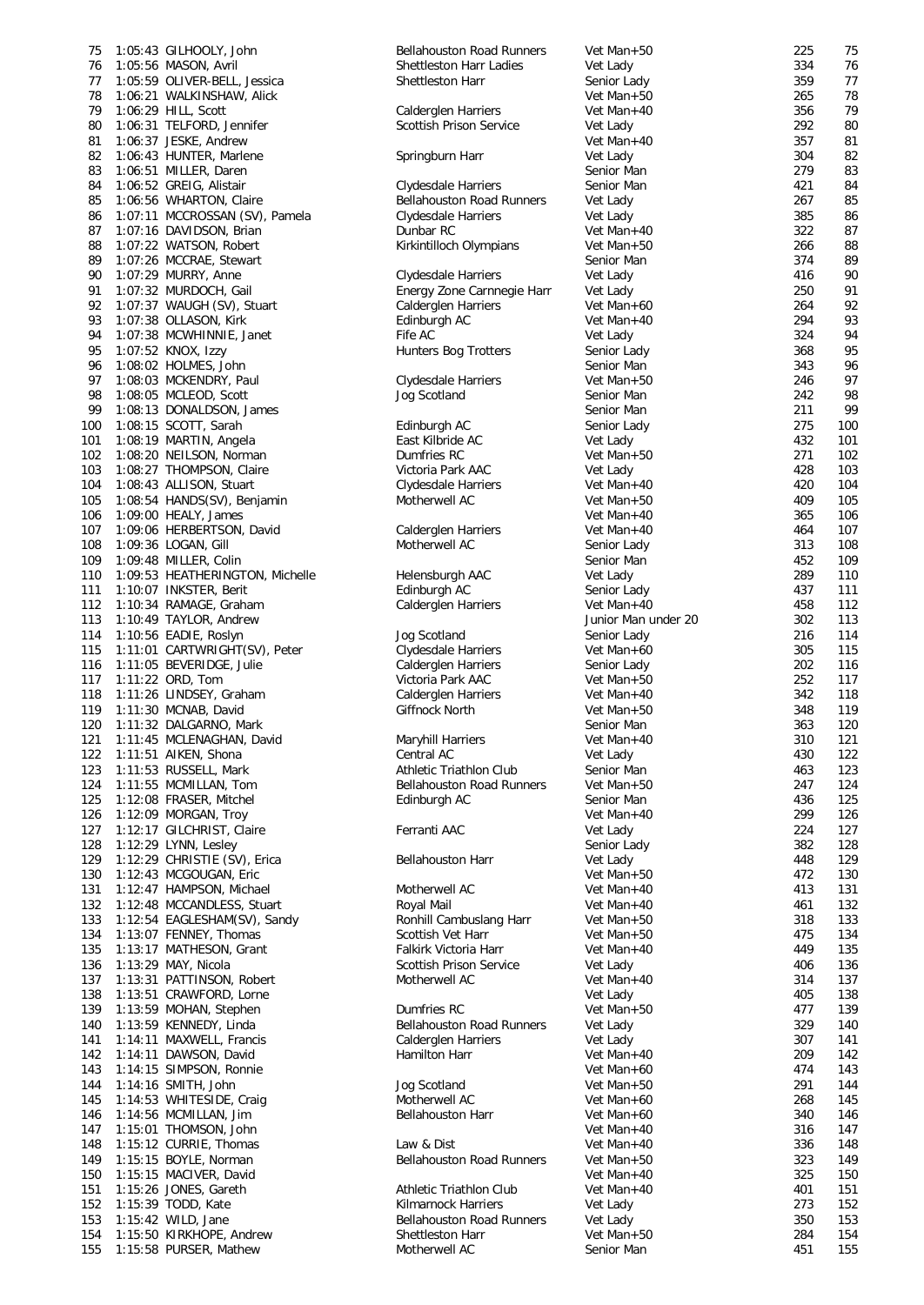| 156 | 1:16:05 BURKE, Iain          | <b>Bellahouston Harr</b>         | Vet Man+60  | 446 | 156 |
|-----|------------------------------|----------------------------------|-------------|-----|-----|
|     |                              |                                  |             |     |     |
| 157 | 1:16:06 HAMILTON, Gordon     |                                  | Vet Man+40  | 457 | 157 |
| 158 | 1:16:25 FENNEY, Colin        |                                  | Vet Man+40  | 473 | 158 |
| 159 | 1:16:28 HANDS(SV), Phyllis   | Motherwell AC                    | Vet Lady    | 295 | 159 |
|     |                              |                                  |             |     |     |
| 160 | 1:16:45 DUNCANSON, Christine | Clydesdale Harriers              | Vet Lady    | 426 | 160 |
| 161 | 1:16:54 O'SULLIVAN, Ros      | Kirkintilloch Olympians          | Vet Lady    | 339 | 161 |
| 162 | 1:16:56 MACFARLANE, Anne     |                                  | Vet Lady    | 283 | 162 |
|     |                              |                                  |             |     |     |
| 163 | 1:17:01 CASTLE, Simon        |                                  | Senior Man  | 346 | 163 |
| 164 | 1:17:22 HILL, Allan          | Springburn Harr                  | Vet Man+60  | 296 | 164 |
|     |                              |                                  |             |     | 165 |
| 165 | 1:17:26 MACDONALD, Deborah   | <b>Hunters Bog Trotters</b>      | Vet Lady    | 347 |     |
| 166 | 1:17:52 LAW, Allison         | Kirkintilloch Olympians          | Vet Lady    | 424 | 166 |
| 167 | 1:17:52 SMALL, Stuart        |                                  | Vet Man+40  | 303 | 167 |
|     |                              |                                  |             |     |     |
| 168 | 1:17:52 TOMKINSON, Michael   | Hamilton Harr                    | Vet Man+40  | 262 | 168 |
| 169 | 1:18:06 GRAY, Wallace        |                                  | Vet Man+50  | 229 | 169 |
| 170 | 1:18:06 GRAY, Louise         | <b>Bellahouston Road Runners</b> | Vet Lady    | 228 | 170 |
|     |                              |                                  |             |     |     |
| 171 | 1:18:16 MCBRIDE, John        | Calderglen Harriers              | Vet Man+50  | 422 | 171 |
| 172 | 1:18:19 STEWART (SV), Ada    | Kirkintilloch Olympians          | Vet Lady    | 277 | 172 |
|     |                              |                                  |             |     |     |
| 173 | 1:18:20 GRIERSON, James      | Dumfries RC                      | Vet Man+50  | 230 | 173 |
| 174 | 1:18:33 COUPER, Louise       |                                  | Vet Lady    | 438 | 174 |
| 175 | 1:18:35 DARROCH, Colin       |                                  | Vet Man+40  | 208 | 175 |
|     |                              |                                  |             |     |     |
| 176 | 1:18:40 MOORE, Allan         |                                  | Senior Man  | 383 | 176 |
| 177 | 1:18:42 TRANT, Mike          | Dumfries RC                      | Vet Man+50  | 263 | 177 |
| 178 | 1:19:23 TOMKINSON, Andrew    | Rochdale Harriers                | Vet Man+40  | 261 | 178 |
|     |                              |                                  |             |     |     |
| 179 | 1:19:28 NICHOL, Moira        | Jog Scotland                     | Vet Lady    | 290 | 179 |
| 180 | 1:19:28 MURRAY, Darren       | <b>Bellahouston Harr</b>         | Senior Man  | 349 | 180 |
| 181 | 1:19:30 MORWOOD, Alan        |                                  | Vet Man+60  | 471 | 181 |
|     |                              |                                  |             |     |     |
| 182 | 1:19:38 KIRK, Andrew         |                                  | Vet Man+40  | 233 | 182 |
| 183 | 1:19:43 MACKENZIE, David     | Motherwell AC                    | Senior Man  | 320 | 183 |
|     |                              |                                  |             |     |     |
| 184 | 1:19:52 SAVAGE, Debbie       | Helensburgh AAC                  | Vet Lady    | 272 | 184 |
| 185 | 1:20:01 ANSCOMBE, Ian        | <b>Bellahouston Harr</b>         | Senior Man  | 373 | 185 |
| 186 | 1:20:11 SNEDDON, Tom         | Motherwell AC                    | Senior Man  | 319 | 186 |
|     |                              |                                  |             |     |     |
| 187 | 1:20:24 MCLAUGHLIN, Julie    |                                  | Senior Lady | 241 | 187 |
| 188 | 1:20:37 MCLEARY, David       | Law & Dist                       | Senior Man  | 414 | 188 |
| 189 | 1:20:51 PENMAN, Rhona        | Falkirk Victoria Harr            | Vet Lady    | 315 | 189 |
|     |                              |                                  |             |     |     |
| 190 | 1:21:01 FELLOWES(SV), Janet  | Helensburgh AAC                  | Vet Lady    | 217 | 190 |
| 191 | 1:21:03 RODGERS, Murdoch     | <b>Bellahouston Road Runners</b> | Vet Man+60  | 331 | 191 |
| 192 | 1:21:18 HEVER, Chris         |                                  | Vet Man+50  | 306 | 192 |
|     |                              | Maryhill Harriers                |             |     |     |
| 193 | 1:21:42 MACDONALD, Alan      |                                  | Vet Man+50  | 381 | 193 |
| 194 | 1:21:42 DOWNIE, Angela       | Motherwell AC                    | Vet Lady    | 213 | 194 |
|     |                              |                                  |             |     |     |
| 195 | 1:21:53 MACINTYRE, David     |                                  | Senior Man  | 244 | 195 |
| 196 | 1:21:54 GOODFELLOW, Lesley   |                                  | Senior Lady | 454 | 196 |
| 197 | 1:22:10 LEGGETT(SV), Ian     | Lothian RC                       | Vet Man+70  | 235 | 197 |
|     |                              |                                  |             |     |     |
| 198 | 1:22:30 MCQUADE, James       | Kirkintilloch Olympians          | Vet Man+50  | 410 | 198 |
| 199 | 1:22:47 ROWLEY (SV), James   | Law & Dist                       | Vet Man+60  | 278 | 199 |
| 200 | 1:23:30 DOBBS, Lorraine      |                                  | Vet Lady    | 210 | 200 |
|     |                              |                                  |             |     |     |
| 201 | 1:23:35 HARVEY, Scott        |                                  | Vet Man+40  | 231 | 201 |
|     | 202 1:23:43 GORDON, Kerry    |                                  | Vet Lady    | 408 | 202 |
|     | 1:23:43 CARRIC, Aurore       |                                  |             | 358 | 203 |
| 203 |                              |                                  | Senior Lady |     |     |
| 204 | 1:23:59 JACKSON, Debbie      | Scottish Prison Service          | Vet Lady    | 352 | 204 |
| 205 | 1:24:28 HAMILTON, Emma       |                                  | Senior Lady | 431 | 205 |
|     |                              |                                  |             |     |     |
| 206 | 1:25:13 HARKINS, Joanne      | Shettleston Harr Ladies          | Senior Lady | 298 | 206 |
| 207 | 1:25:23 MCGRORY, Tony        |                                  | Vet Man+50  | 240 | 207 |
| 208 | 1:25:23 STOKES, William      |                                  | Vet Man+40  | 259 | 208 |
|     |                              |                                  |             |     |     |
| 209 | 1:25:30 SMITH, Paul          |                                  | Senior Man  | 418 | 209 |
| 210 | 1:25:37 ALLAN, John          | Motherwell AC                    | Vet Man+50  | 470 | 210 |
| 211 | 1:25:38 BURTON, Tom          |                                  | Vet Man+50  | 435 | 211 |
|     |                              |                                  |             |     |     |
| 212 | 1:25:58 CLELAND, Diane       |                                  | Senior Lady | 480 | 212 |
| 213 | 1:26:14 ROBB, Allyson        |                                  | Vet Lady    | 353 | 213 |
| 214 |                              |                                  |             | 227 |     |
|     |                              |                                  |             |     |     |
| 215 | 1:26:24 GILCHRIST, Elizabeth | Ferranti AAC                     | Vet Lady    |     | 214 |
| 216 | 1:27:06 COLE, Nicola         |                                  | Senior Lady | 311 | 215 |
|     |                              |                                  | Senior Man  | 326 | 216 |
|     | 1:27:13 MILLS, Richard       |                                  |             |     |     |
| 217 | 1:27:34 STEVENSON, Tricia    | Clydesdale Harriers              | Vet Lady    | 466 | 217 |
| 218 | 1:28:20 BIGGINS, Mary Sharon |                                  | Vet Lady    | 204 | 218 |
|     |                              |                                  |             |     |     |
| 219 | 1:28:29 MACFARLANE, Sean     |                                  | Vet Man+50  | 282 | 219 |
| 220 | 1:28:30 MCKAY, Joanna        |                                  | Vet Lady    | 245 | 220 |
| 221 | 1:29:38 FERULA, Pauline      |                                  | Vet Lady    | 220 | 221 |
|     |                              |                                  |             |     |     |
| 222 | 1:29:38 FERULA, Osvaldo      |                                  | Vet Man+50  | 221 | 222 |
| 223 | 1:30:06 KANE, Elaine         |                                  | Senior Lady | 479 | 223 |
| 224 | 1:30:16 LESLEY, Theresa      | Dunbar RC                        | Senior Lady | 321 | 224 |
|     |                              |                                  |             |     |     |
| 225 | 1:30:51 JOHNSTONE, Kerry     |                                  | Senior Lady | 345 | 225 |
| 226 | 1:31:15 DALTON, John         | Larkhall YMCA                    | Vet Man+60  | 453 | 226 |
| 227 | 1:32:28 FRASER, Vivien       | Kirkintilloch Olympians          | Vet Lady    | 218 | 227 |
|     |                              |                                  |             |     |     |
| 228 | 1:32:28 MACNAB, Shirley      | Kirkintilloch Olympians          | Vet Lady    | 404 | 228 |
| 229 | 1:34:57 COUPER, Russell      | Calderglen Harriers              | Vet Man+40  | 354 | 229 |
| 230 |                              | Larkhall YMCA                    | Vet Lady    | 442 | 230 |
|     | 1:35:08 MOWBRAY, Fiona       |                                  |             |     |     |
| 231 | 1:36:28 MCCRUM, Helen        | Jog Scotland                     | Vet Lady    | 243 | 231 |
| 232 | 1:38:44 BOLLEN, Stephen      |                                  | Vet Man+40  | 440 | 232 |
| 233 |                              |                                  |             | 335 | 233 |
|     | 1:39:03 COSTELLA, Natalie    |                                  | Senior Lady |     |     |
| 234 | 1:40:13 DONNELLY, Mark       |                                  | Senior Man  | 212 | 234 |
| 235 | 1:42:25 MCGREGOR, Angela     |                                  | Vet Lady    | 333 | 235 |
| 236 | 1:43:29 HYSLOP, Karen        |                                  | Vet Lady    | 232 | 236 |